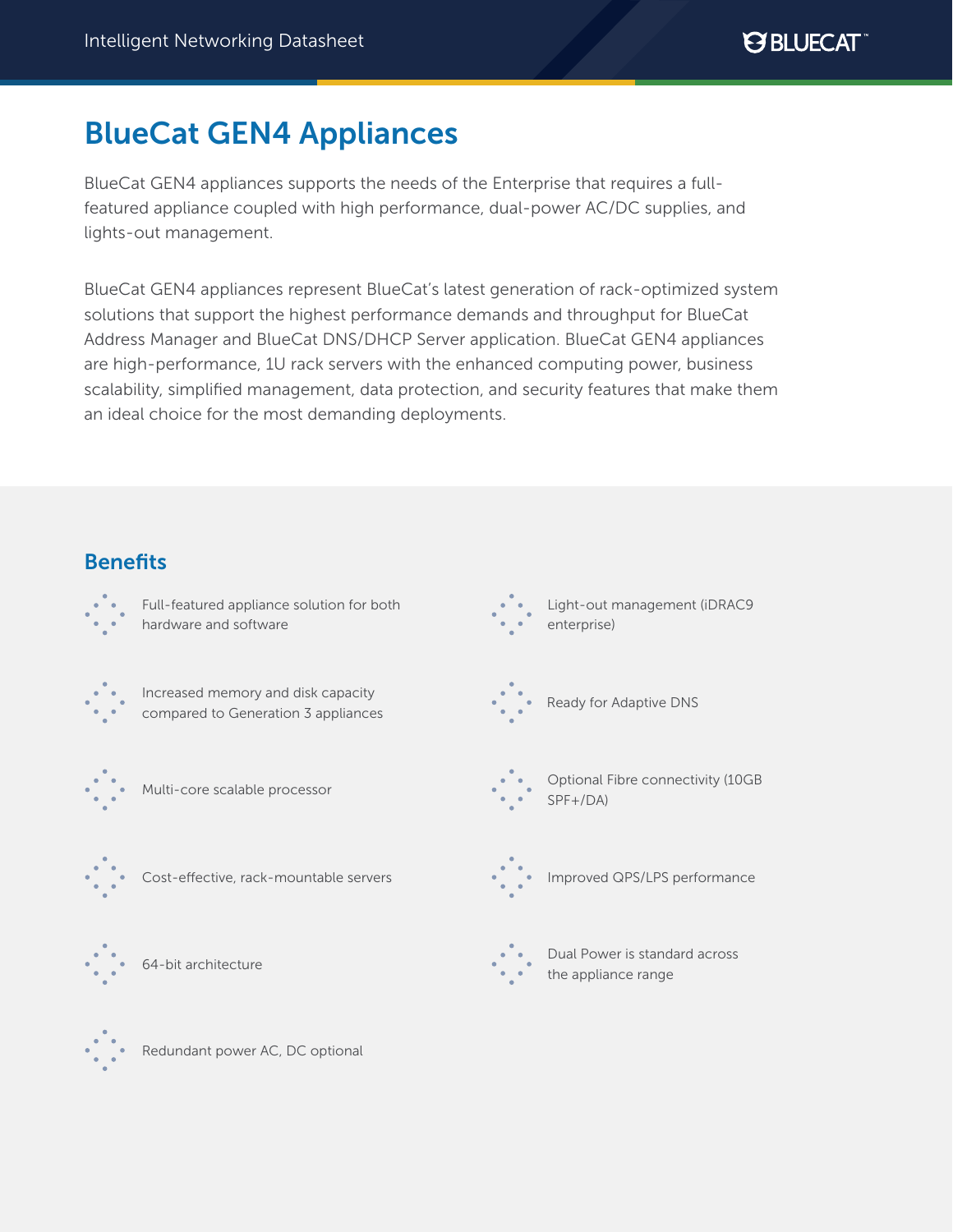Raid Configuration

#### BlueCat GEN4 Appliances Model GEN4-XMB3 GEN4-2000 GEN4-4000 GEN4-5000 GEN4-7000 BDDS BDDS - 25 BDDS - 50 BAM - 5000, BDDS - 75 BAM - 7000, BDDS - 125 60,000 150,000 230,000 270,000 1000 1500 2000 2300 Intel Atom® Processor E3827 Intel® Pentium® Gold G5500 Processor Intel® Xeon® E-2124 Intel® Xeon® E-2136 2 x Intel Xeon Silver 4114 1.75 GHz 3.8 GHz 3.3 GHz 3.3 GHz 2.2 GHz 2C/2T 2C/4T 4C/4T 6C/12T 20C/40T N/A Yes N/A Yes Yes 4 GB 8 GB 16 GB 32 GB 64 GB 1333 MHz 2666 MT/s 2666 MT/s 2666 MT/s 2666 MT/s  $DC + 12V$  Input Dual AC PSU(s) Dual AC PSU(s) Dual AC PSU(s) Dual AC PSU(s) N/A 350 w Yes Yes Yes Yes 350 w 350 w 495 w N/A N/A N/A N/A N/A N/A Yes  $HDD$   $HDD + SDXC$   $HDD + SDXC$   $HDD + SDXC$   $SSD + SDXC$ (1) x 500 GB 7200 SATA (1) x 1 TB 7200 SATA (1) x 1 TB 7200 SATA (2) x 1 TB 7200 SATA (RAID 1) (2) x 960 GB (RAID 1) SSD Supported Platforms Performance Specifications Queries per Second (QPS) Leases per Second (LPS) CPU CPU Speed CPU Total Cores & Threads Hyper Threading Support Memory Memory Speed PSU PSU Wattage PSU Swappable PSU DC Option Storage Type Storage Capacity Processor Memory Power Storage N/A N/A

N/A N/A N/A N/A RAID1 - PERC

(1) x 16 GB SHDC

Cards

(1) x 16 GB SHDC

Cards

H730P **Controller** 

Cards

(1) x 16 GB SHDC

RAID1 - PERC H730P Controller

(2) x 16 GB (Raid 1) SHDC Cards